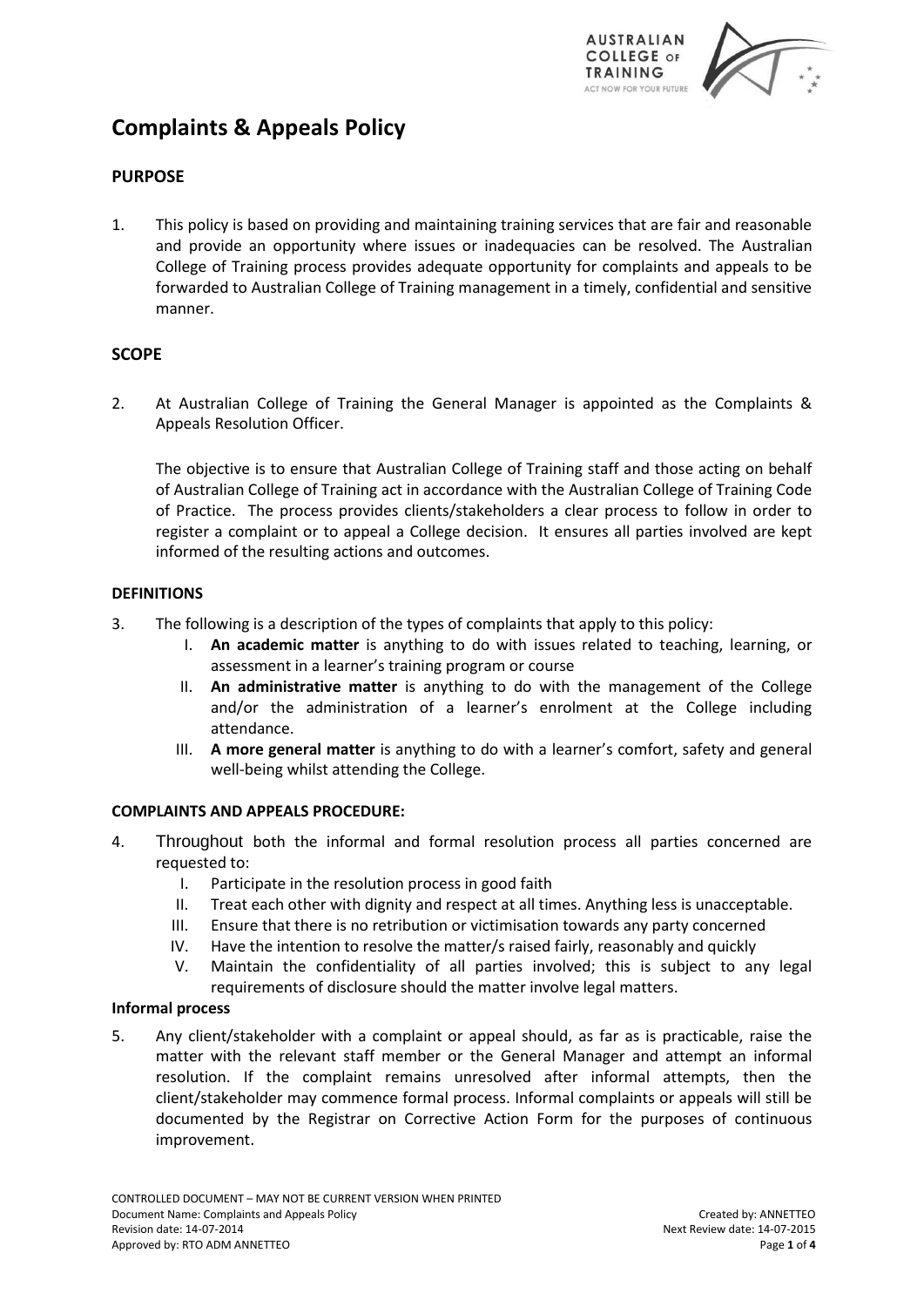

## **Formal process**

- 6. If a complaint of appeal is to pursued in a formal process, the following process applies:
	- a) All formal complaints / appeals are to be committed to in writing as far as is practicable, at the earliest possible opportunity utilising the Complaints & Appeals Lodgement Form. It is recognised that some people may be unable to document their concerns in writing. Therefore all complaints, whether written (including email correspondence), or verbal (to include interview or phone contact) are acknowledged and investigated. Anonymous complaints will not be accepted.
	- b) Complaints and appeals against decisions must be submitted within 5 business days of the incident.
	- c) Clients will be provided with 10 business days to submit an appeal against an assessment decision. The client will lose all rights if the appeal is not lodged within this time.
	- d) A submitted Complaints & Appeals Lodgement Form will constitute a formal complaint or appeal from the client/stakeholder.
	- e) The General Manager of Australian College of Training will be informed of receipt of all client/stakeholder complaints and appeals.
	- f) The General Manager of Australian College of Training may delegate responsibility for the resolution of the complaint or appeal as required.
	- g) Staff will, by utilising the Corrective Action Form, document the issues raised in the complaint or appeal, perceived causes and actions taken to resolve the matter along with recommendations to minimise risk of future similar complaints.
	- h) In the case of a complaint or appeal, the General Manager of Australian College of Training will initiate a transparent, participative process to deal with the issues at hand.
	- i) Assessment appeals will be processed in accordance with the Assessment Appeals Procedure - Annex A.
	- j) Complaints or appeals where possible are to be resolved within 10-20 working days of the initial application, dependent on the complexity of the matters raised. If it is expected that the process will take more than 20 days, the General Manager will notify the complainant.
	- k) In all cases the final conclusion will be endorsement by the General Manager of Australian College of Training and documented on the Corrective Action Register.
	- l) The client/stakeholder will be advised in writing of the outcome of their complaint or appeal.
	- m) All grievances, complaints and appeals will be handled as Staff-In-Confidence.
	- n) Details concerning the scope of Australian College of Training Complaints and Appeals Policy are communicated prior to enrolment contained within the Learner Orientation Process and Learner Handbook.

## **Record of complaints and appeals.**

- 7. A summary of all complaints or appeals will be submitted at Management Review meetings for continuous improvement of the processes. The summary will include the number of complaints received over the quarter, themes, actions and status (open/closed). Where, as a result of a complaint or appeal investigation a change of Institute policy, process or procedure is recommended, the General Manager will make the necessary changes.
- 8. All complaints grievances and appeals are to be held on file located in Australian College of Training administration.

## **Appeal of decision outcome process**

9. If the outcome is not to the satisfaction of the client, he/she may seek an appointment with the General Manager of Australian College of Training to discuss the matter and its resolution further.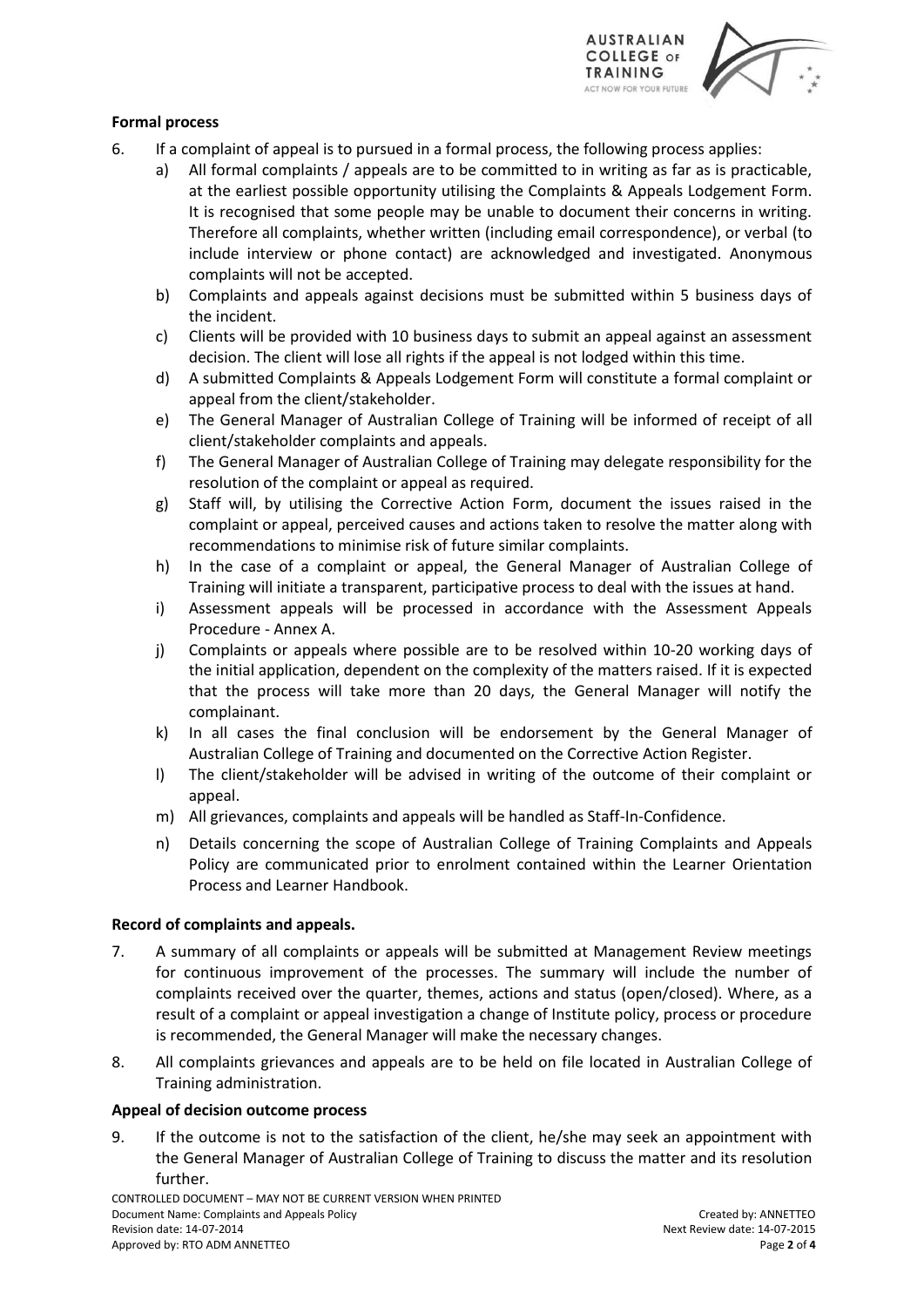

- 10. The General Manager of Australian College of Training decision will be final. The client, if still not satisfied with the outcome has the option to appeal the decision. The CEO of Australian College of Training, as an independent adjudicator, will review the complaint, the process and actions taken to resolve the matter.
- 11. The client/stakeholder will be advised in writing of the outcome of their appeal.
- 12. Where the internal grievance process is unable to resolve the issue, and/or the learner wishes to lodge an external appeal against the decision, the learner is given information as to how to access the External Appeals Process via ACPET. The learner is advised that there is a cost to the learner to the access the External Appeals process and what the current cost is at the time the information is provided.

## **APPEALS**

13. An appeal is different to a complaint or grievance. It is related to disputes about an administrative, management or assessment decision made by Australian College of Training.

## **General appeal (administrative or management decision)**

- 14. A general appeal applies when a learner believes that they were treated unfairly or inequitably in regards to an administrative or management decision. Those decisions may include:
	- i. Refusal of enrolment into a training program
	- ii. Suspension or termination of enrolment or participation in the training program /course or expulsion from the College
	- iii. Assessment process was not in line with training package and unit requirements, principles of assessment or rules of evidence
	- iv. Any other decision made where the learner feels they have been dealt with unfairly or unreasonably dealt with

## **Assessment appeal**

- 15. An assessment appeal is related to the outcome of assessments conducted by qualified College assessors. All learners have the right to appeal an assessment decision where reasonable grounds can be established. Valid reasons for an appeal may include:
	- i. Assessment evidence of competence unfairly judged or marked harshly
	- ii. The assessment process agreed to was not followed or changed without prior consultation with the learner
	- iii. Unfair treatment during assessment process including bias
- 16. The following appeals process is in place and the College shall act on each substantiated appeal:
	- a) When a learner believes that there are reasonable grounds for an appeal against an assessment outcome, the learner is required to discuss this with the assessor in the first instance. The assessor may decide to re-assess the learner to ensure a fair and equitable decision is gained, or may consult another qualified College assessor for a second assessment judgement.
	- b) If the outcome is still not to the satisfaction of the learner and the learner believes the grounds of appeal remain, the learner then lodges a formal appeal through the Complaint and Appeal Lodgement form. A learner wishing to appeal the assessment outcome must do so within 20 business days of their assessment outcome being confirmed.
	- c) If a learner is still dissatisfied with the decision of the College, a learner may wish to refer the matter to an external independent / third party mediator. Where a decision or outcome from the external independent or third party mediator is in favour of the